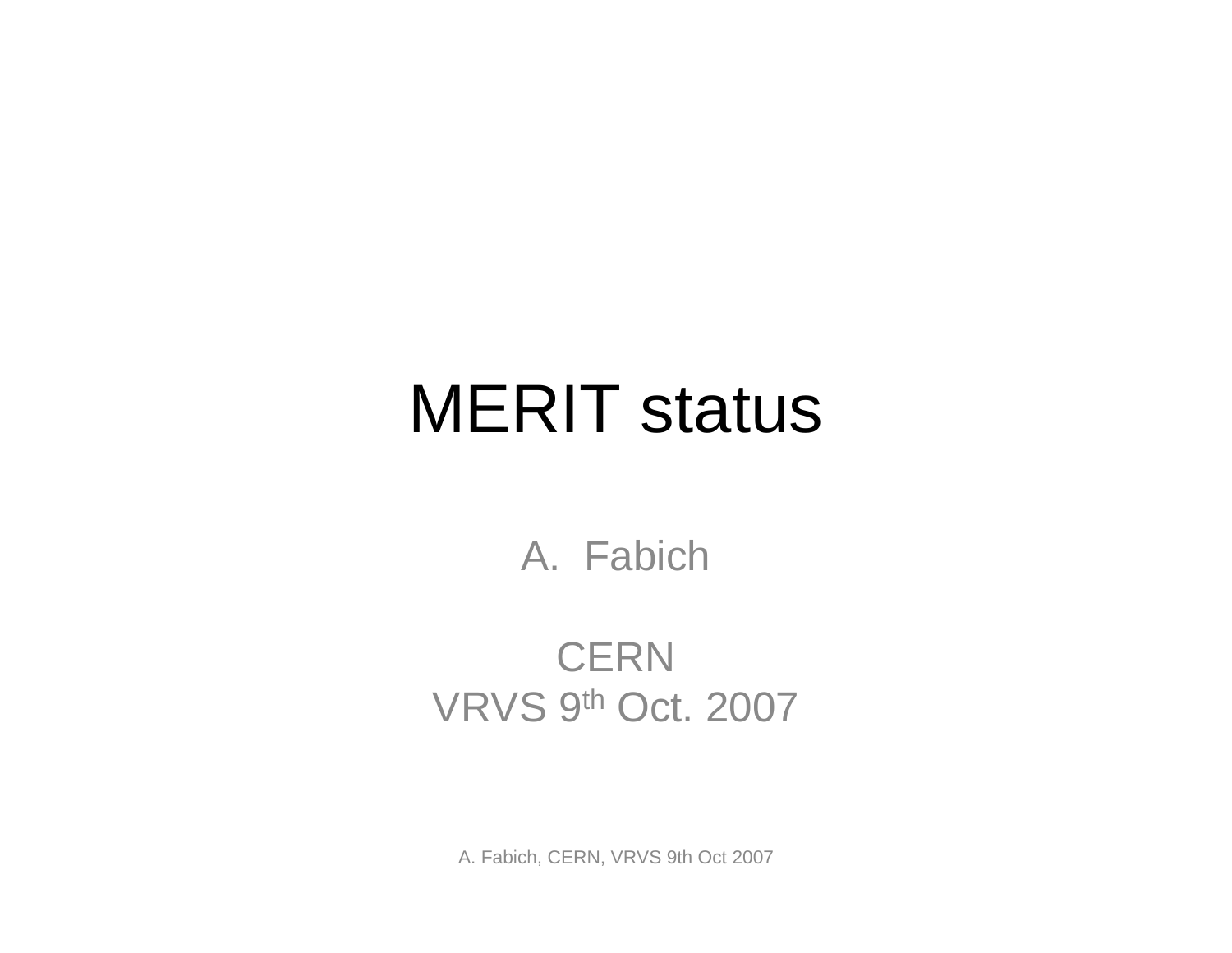# Logbook

- $\bullet$  Monday 8 Oct, morning:
	- Hg primary at 77 deg C
	- Solenoid at 150 K typically
- Monday afternoon: access
	- Optics repaired
	- Mercury loop closed (without Allen screws)
	- Set point at 30 degC (primary) and 20 degC (secondary); secondary temperature sensor at downstream end (cone/outside).
- Monday evening:
	- cooling initiated to 90 K (at 10-20 % LN2 filling level)
- Tuesday 9 Oct, morning (6:30):
	- Reached 90 K
	- Mercury stabilized at 20-30 deg C
- Tuesday afternoon (14:00-14:30):
	- Nominal cooling cycle with 100% filling level and emptying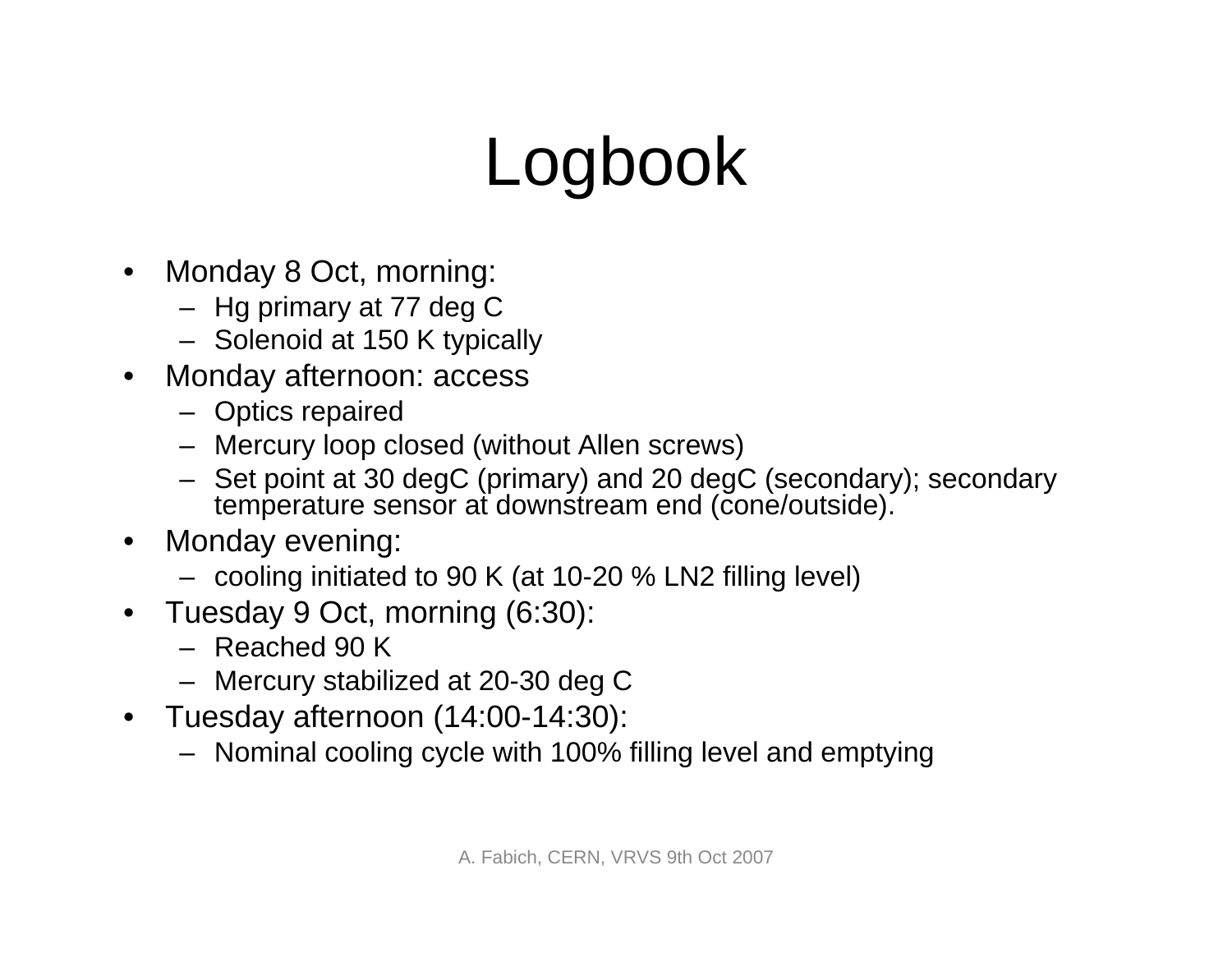# Frontend during cryo-cycle



11am









A. Fabich, CERN, VRVS 9th Oct 2007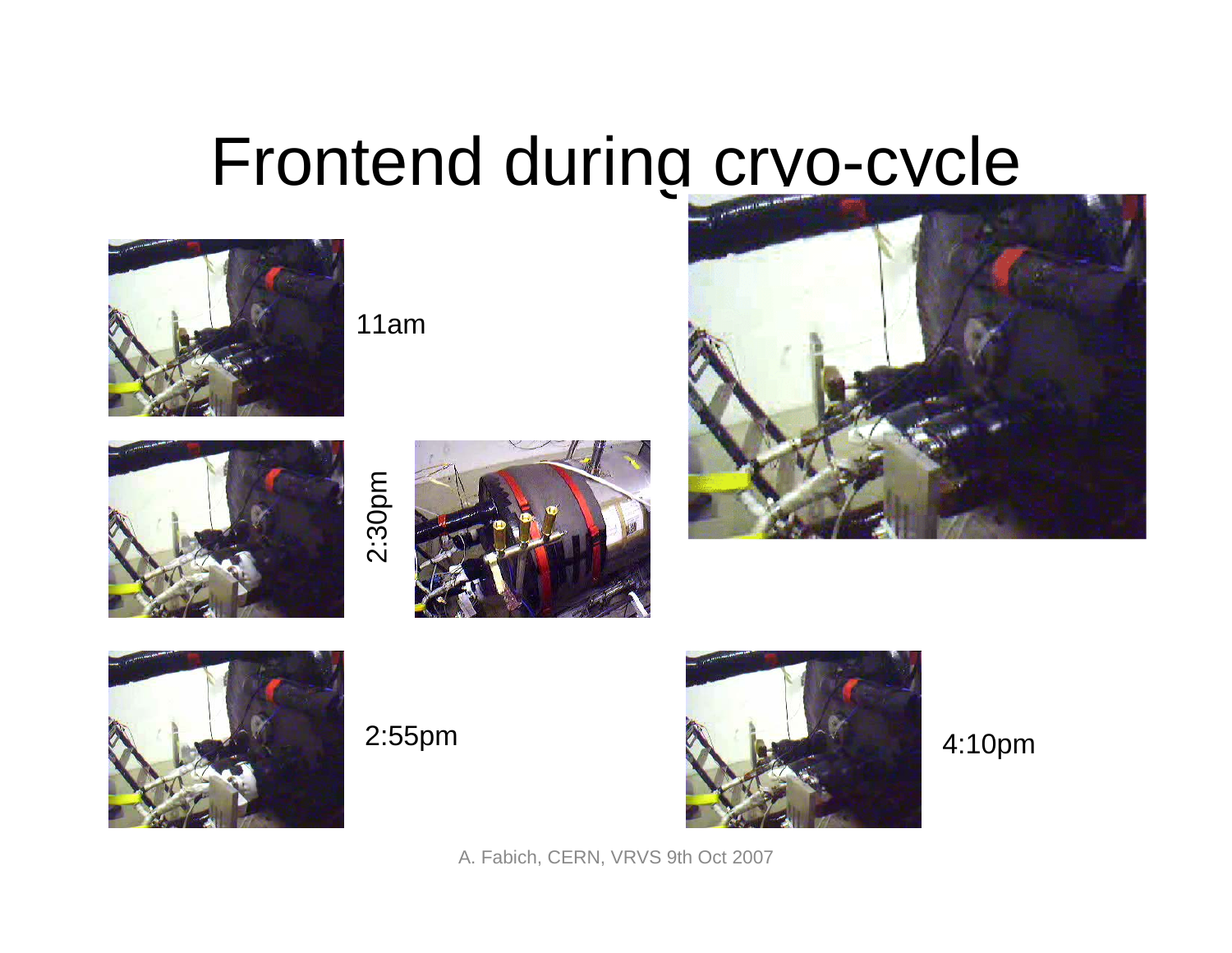#### Temperature readings